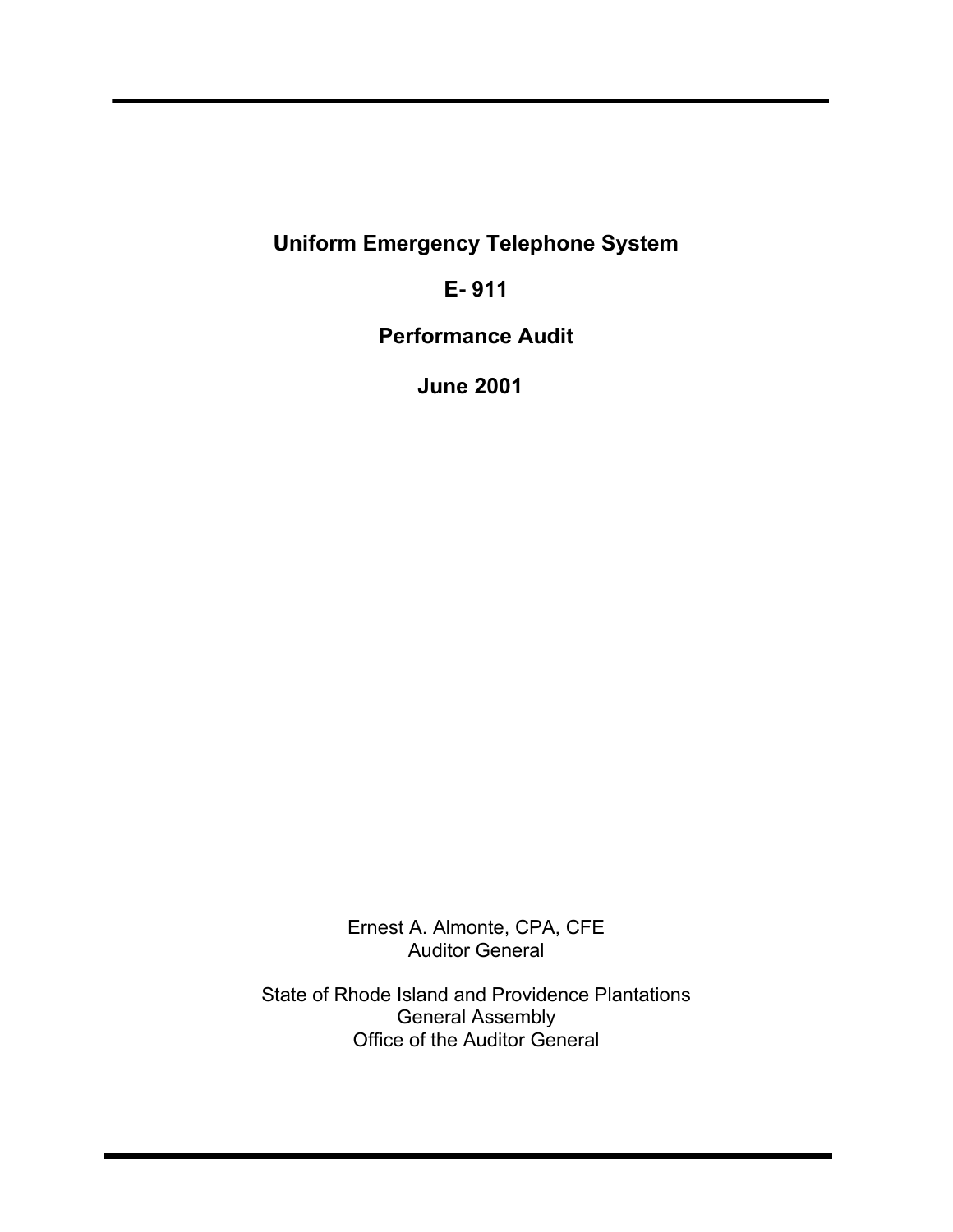

RNEST A. ALMONTE, CPA, CFE Auditor General EALMONTE@OAG.STATE.RI.US

STATE of RHODE ISLAND and PROVIDENCE PLANTATIONS

GENERAL ASSEMBLY

OFFICE OF THE AUDITOR GENERAL

 *Integrity*

 *Reliability*

 *Independence*

 *Accountability*

June 15, 2001

#### JOINT COMMITTEE ON LEGISLATIVE SERVICES:

SPEAKER John B. Harwood

Senator William V. Irons Senator Dennis L. Algiere Representative Gerard M. Martineau Representative Robert A. Watson

We have completed a performance audit of the Uniform Emergency Telephone System (E-911). Our report is included herein as outlined in the Table of Contents.

Sincerely,

Lemot A. Almarte

Ernest A. Almonte, CPA, CFE Auditor General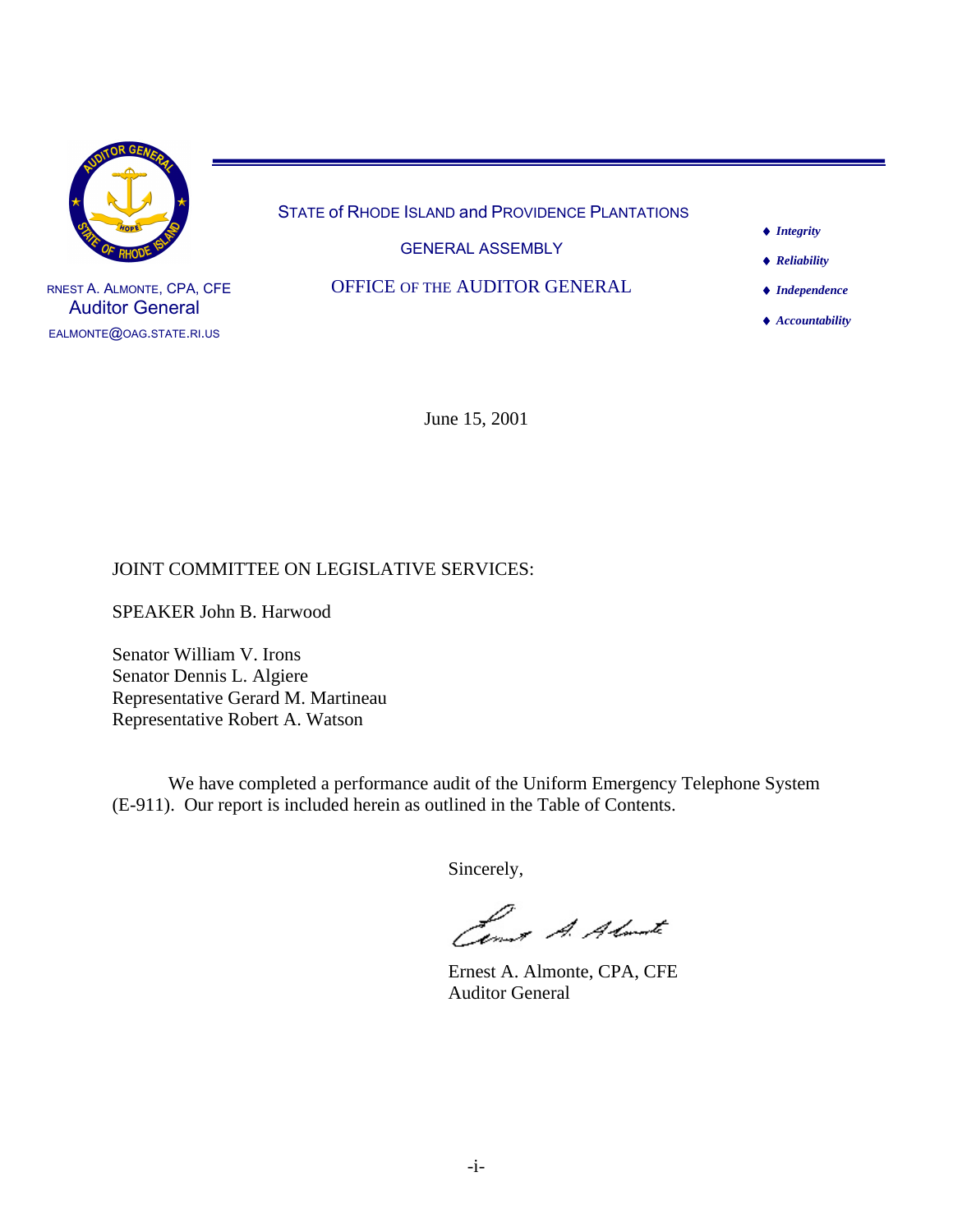# **UNIFORM EMERGENCY TELEPHONE SYSTEM - E-911**

# **PERFORMANCE AUDIT**

# **TABLE OF CONTENTS**

## **PAGE**

| I. | <b>EXECUTIVE SUMMARY</b>                                                     | 1                                                  |
|----|------------------------------------------------------------------------------|----------------------------------------------------|
|    | <b>II. INTRODUCTION</b>                                                      | $\overline{2}$                                     |
|    | Objectives, Scope and Methodology<br>Background<br><b>Organization Chart</b> | $\overline{2}$<br>$\overline{2}$<br>$\overline{4}$ |
|    | <b>III. FINDINGS AND RECOMMENDATIONS</b>                                     | 5                                                  |
|    | Verification of Surcharge Revenue                                            | 5                                                  |
|    | Geographical Information System                                              | 5                                                  |
|    | <b>Alternate Public Safety Answering Point</b>                               | 6                                                  |
|    | <b>Shift Scheduling</b>                                                      | 7                                                  |
|    | <b>Expense Documentation</b>                                                 | 7                                                  |
|    | <b>Criminal Background Checks</b>                                            | 8                                                  |
|    | <b>Performance Evaluations</b>                                               | 8                                                  |
|    | <b>Payroll Documents</b>                                                     | 9                                                  |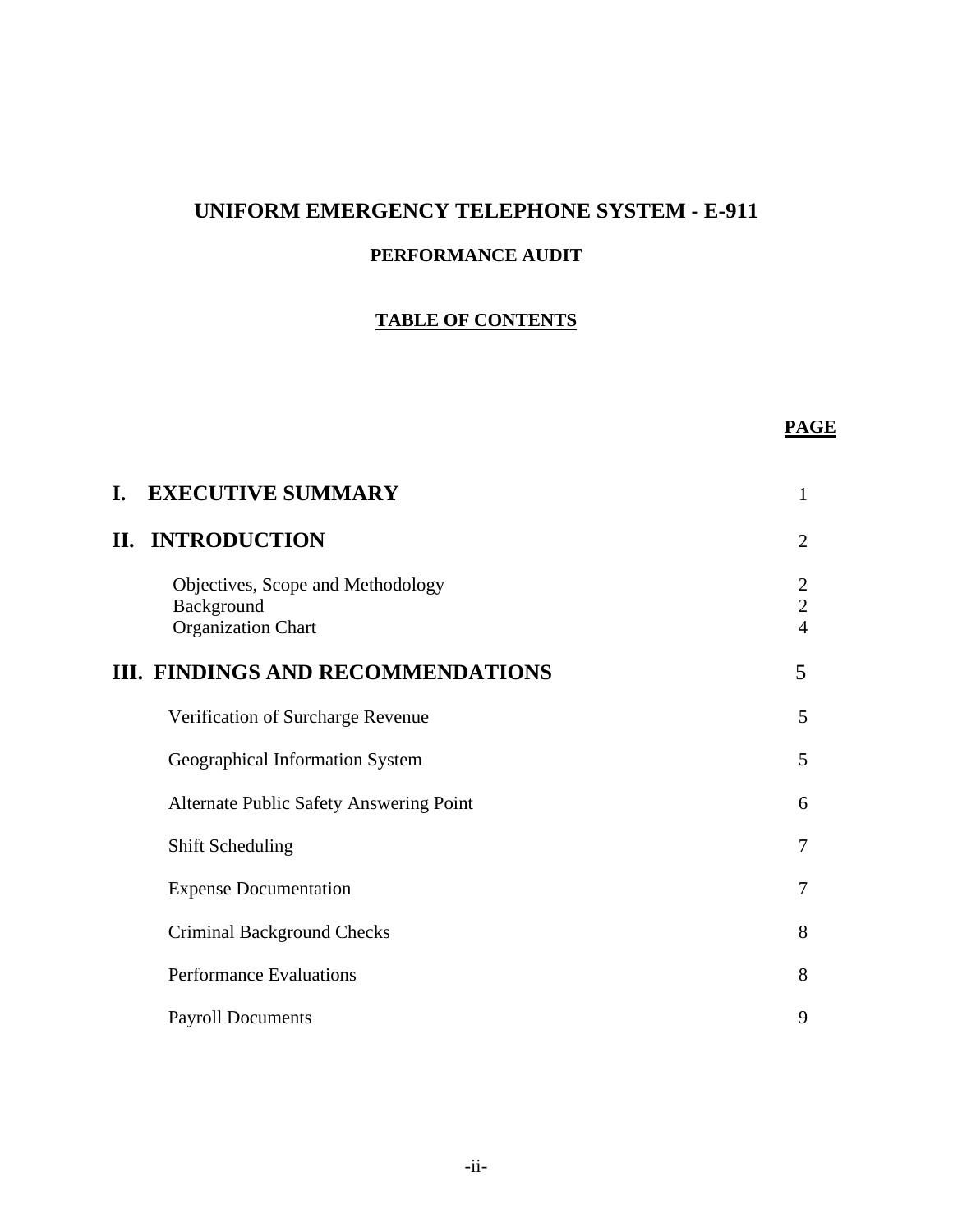Surcharge revenues collected from telephone subscribers in the State total over \$5 million annually, but no audits are conducted to verify the amounts of surcharge revenue collected by each service provider. Recently adopted rules and regulations of the E-911 system allow for independent audits of surcharge revenue. Given the amount of revenue collected and the likelihood that these revenues will continue to increase as a result of the growth in wireless telephones, the E-911 system should provide for annual independent audits of surcharge revenues.

Wireless telephone carriers are under a mandate from the Federal Communications Commission to upgrade the enhanced service in two phases. With the exception of one telephone carrier, Phase I has been accomplished in Rhode Island. The E-911 agency is now seeking funding to implement Phase II. This will permit the system to identify the location of wireless callers by using geographical information system coordinates and other data. The estimated cost to implement Phase II for E-911 is approximately \$4 million. This could be met by appropriating additional amounts on a short-term basis from the excess funds generated by the monthly surcharge.

The E-911 system's primary public safety answering point is located in North Providence. Alternate sites have been established at State Police headquarters in Scituate and at the primary service provider in Providence. Neither of these sites offers the level of service available at the primary location. E-911 is studying the need for a redundant site which would function as an alternate answering point; if a new site is located with sufficient room for expansion, the current site (which is now using all its available space) could become an alternate location.

The E-911 system operates three shifts daily, utilizing 35 telecommunicators and 7 supervisors. Staff assignments do not correlate to call volume: the first shift uses 29% of the available staff, but receives only 16% of the call volume. Conversely, the second and third shifts use 71% of the staff but receive 84% of the call volume. Management informed us that the type of calls received on each shift also influences scheduling. We believe management should utilize available data to ensure that shift scheduling is at optimal levels.

E-911 personnel have access to confidential and personal information regarding caller's name and adresses and individual situations. Although employees agree to criminal background checks as a condition of employment, we found that only 45% of the personnel files contained a record of a criminal background check.

Other recommendations in our report address documentation of consultant expenses, performance evaluations, and payroll documentation.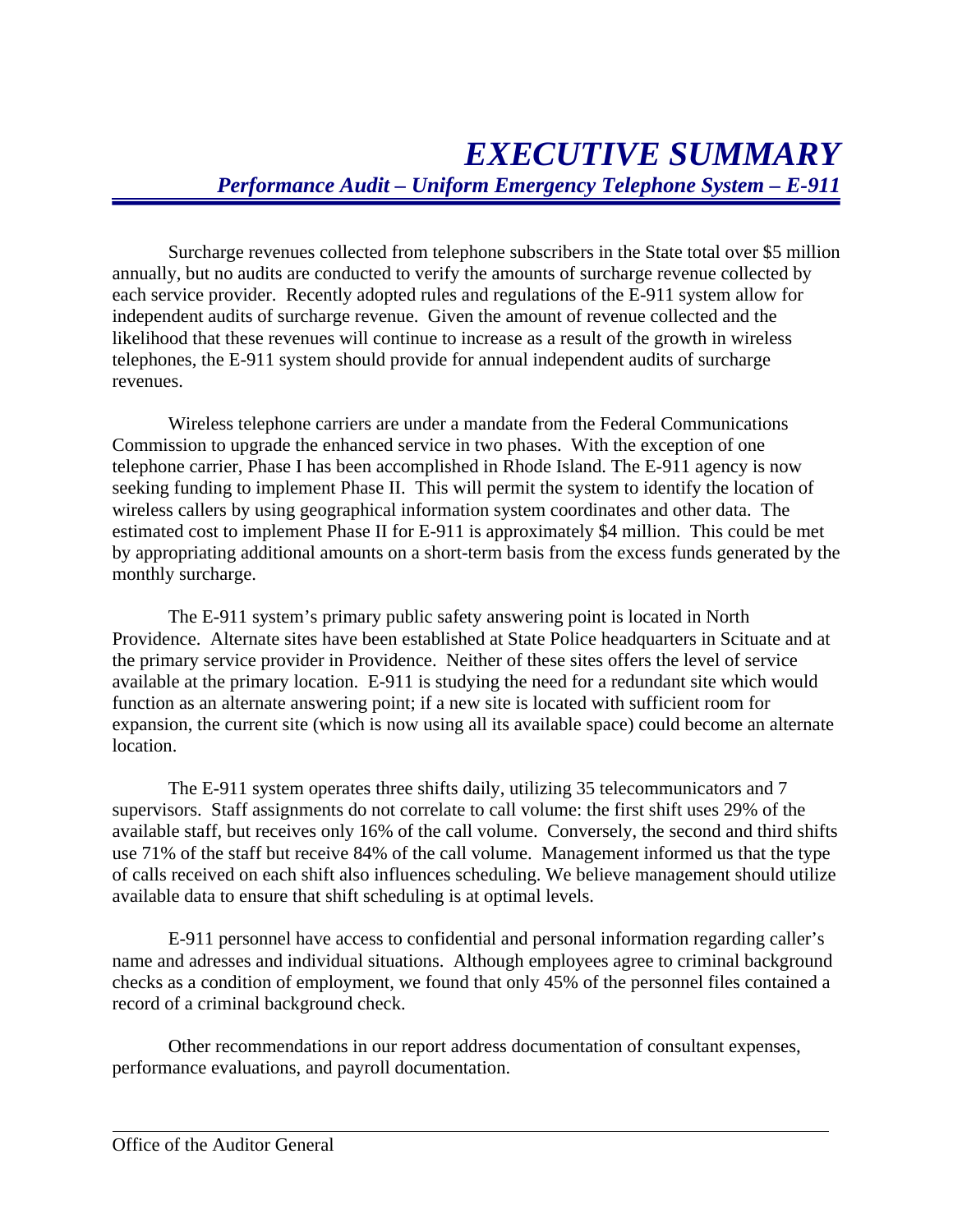# **II. INTRODUCTION**

#### **OBJECTIVES, SCOPE AND METHODOLOGY**

We conducted a performance audit of the Uniform Emergency Telephone System within the Department of Administration, in accordance with *Government Auditing Standards.* We examined the policies and procedures utilized to administer the program with the objective of determining whether the program is being administered efficiently and effectively and in compliance with applicable laws and regulations.

We interviewed responsible personnel, reviewed significant program records and documents, and conducted appropriate testing. The period of our audit was the fiscal year ended June 30, 2000, and fiscal 2001 through April 30, 2001.

## **BACKGROUND**

The Uniform Emergency Telephone System was created by legislation enacted in 1984. The system became fully operational in 1988 as the first statewide-enhanced (E-911) system in the United States. An enhanced system is one that uses a computer database to deliver the address from which a wireline emergency call is made. The system employs certain technologies such as selective routing, which directs all emergency calls regardless of origin to the E-911 operations center, known as the public safety answering point.

Agency operations were originally supported by a monthly surcharge on each telephone subscriber's wireline(s). In 1997 the surcharge was extended to wireless carriers. The surcharge (currently \$.47) is collected by service providers and remitted to the State. The funds were originally deposited into a restricted receipt account, and used to support E-911 operations. In 1999, both wireline and wireless surcharge revenue became general revenues of the State and were no longer restricted for the support of the E-911 system. Agency operations are supported by an annual appropriation from the General Fund.

The E-911 system provides twenty-four hour statewide emergency public safety communication services from one answering point through the universal emergency telephone number 9-1-1. E-911 telecommunicators process police, fire and rescue calls originating within the State. The system automatically pinpoints the exact location of the caller when the call originates from a wireline telephone. This makes it unnecessary for a caller to verbally communicate an address or public safety jurisdiction. The Federal Communications Commission is now requiring this same capability to be extended to callers from wireless telephones through the use of geographic information system (GIS) address mapping.

In calendar 2000, the E-911 system processed a total of 472,779 calls (an increase of 19% from calendar 1999). Of these, 315,623 (66.8%) were emergencies requiring immediate local and state public safety agency response. The growth in number of calls is attributable to the increasing use of wireless telephones. Total wireline calls in 2000 were almost exactly the same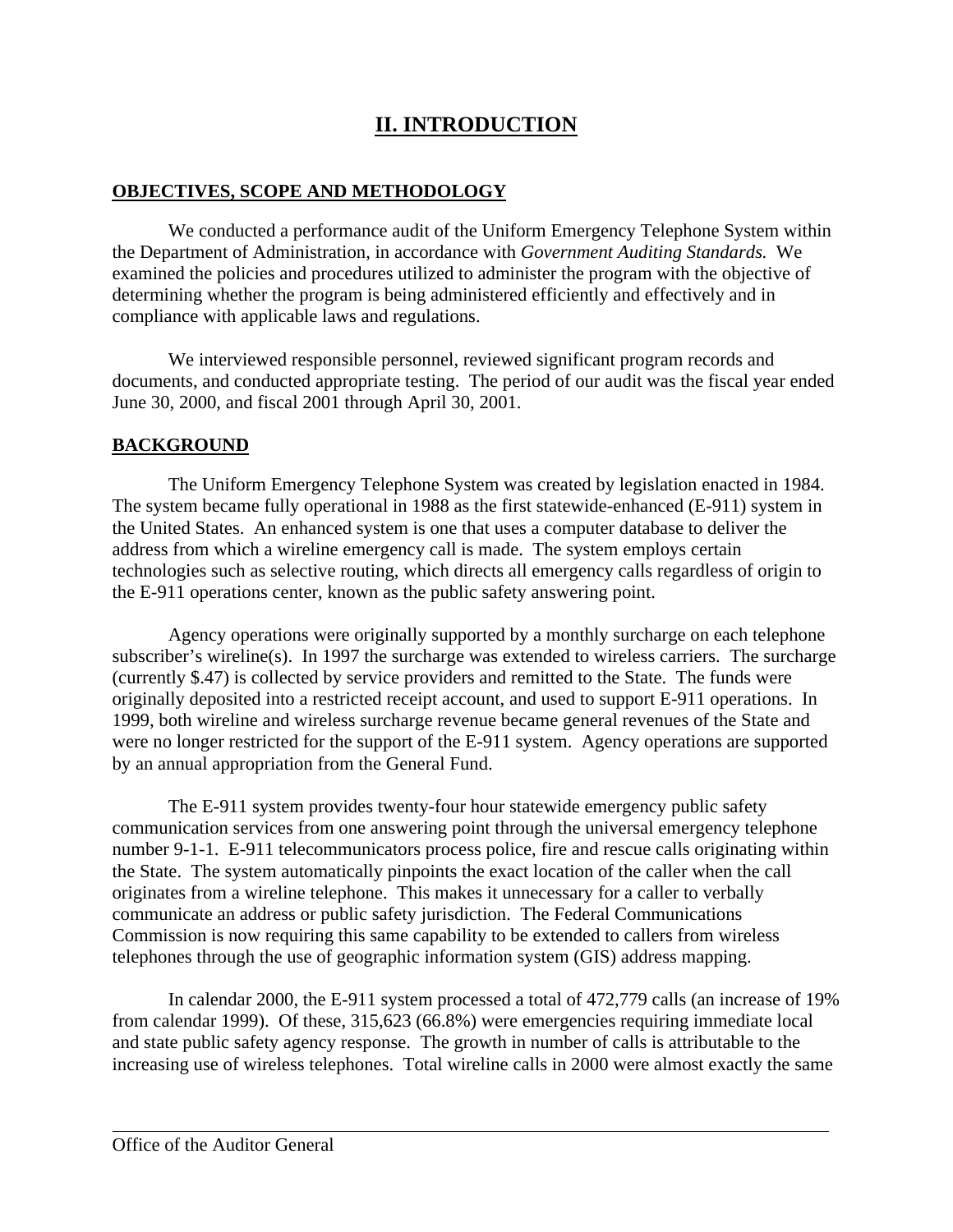as in 1995; wireless calls have increased from about 47,000 in 1995 to nearly 185,000 in 2000. Six wireless service providers currently serve the Rhode Island area.

The E-911 program currently has 47 employees, including 35 telecommunicators and 7 supervisors at the public safety answering point in North Providence. Organizationally, it is part of the Department of Administration within the executive branch of State government. An advisory commission with 14 members was created in 1989. The agency is accredited by the Commission on Accreditation for Law Enforcement Agencies. An organization chart is included on the following page. A summary of fiscal operations is shown below.

|                                      | <b>Fiscal 2000</b> | <b>July 1, 2000 to</b><br><b>April 30, 2001</b> |
|--------------------------------------|--------------------|-------------------------------------------------|
| Appropriations (1)                   | \$3,618,362        | \$3,170,405                                     |
| Expenditures                         |                    |                                                 |
| Personnel                            | 2,442,816          | 2,019,932                                       |
| Operating                            | 822,263            | 542,447                                         |
| <b>Total Expenditures</b>            | \$3,265,079        | \$2,562,379                                     |
| <b>Excess of Appropriations over</b> |                    |                                                 |
| Expenditures                         | \$353,283          | \$608,026                                       |

(1) Fiscal 2001 amounts reflect revised appropriations for the fiscal year ending June 30, 2001 as enacted by the General Assembly in May 2001.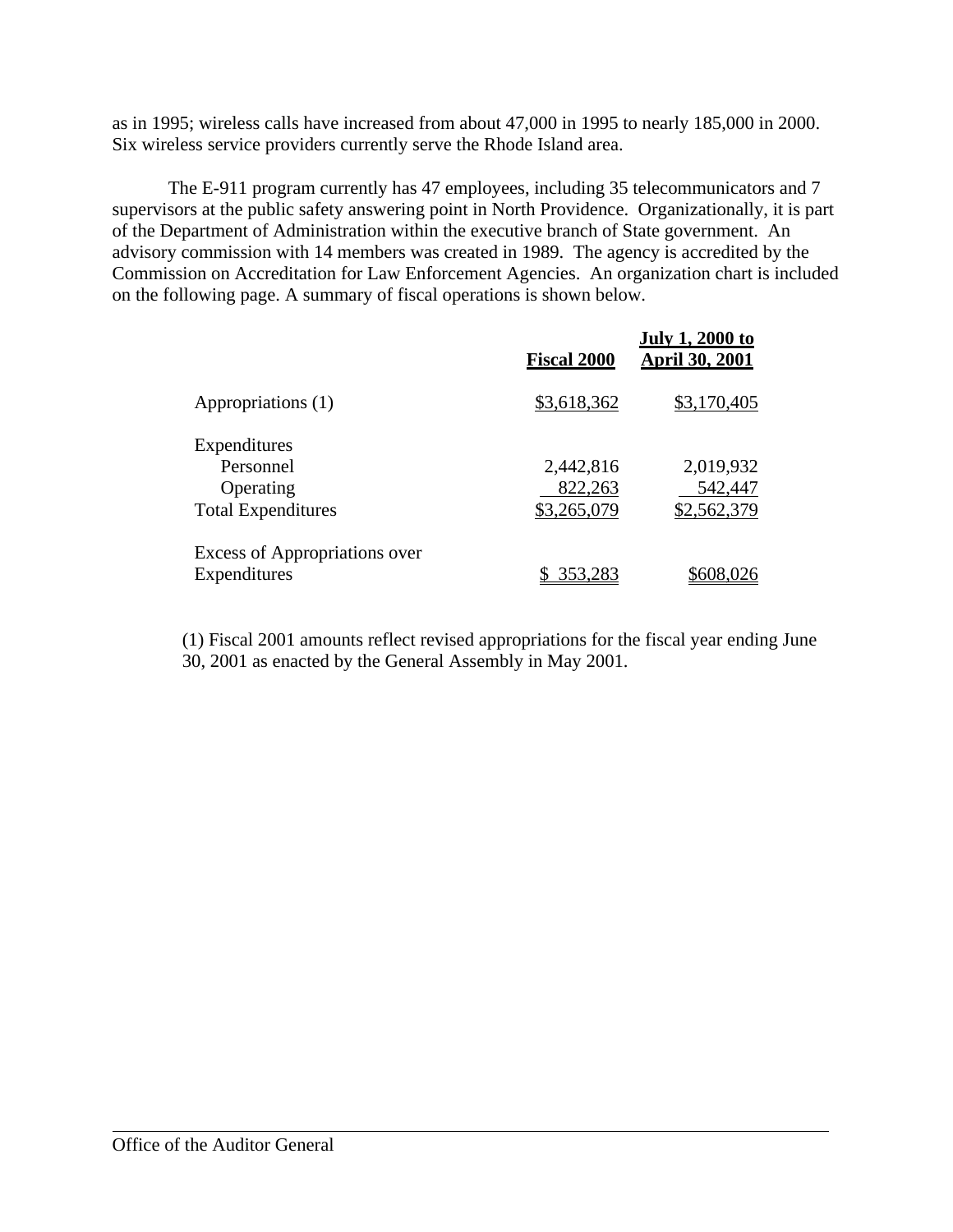

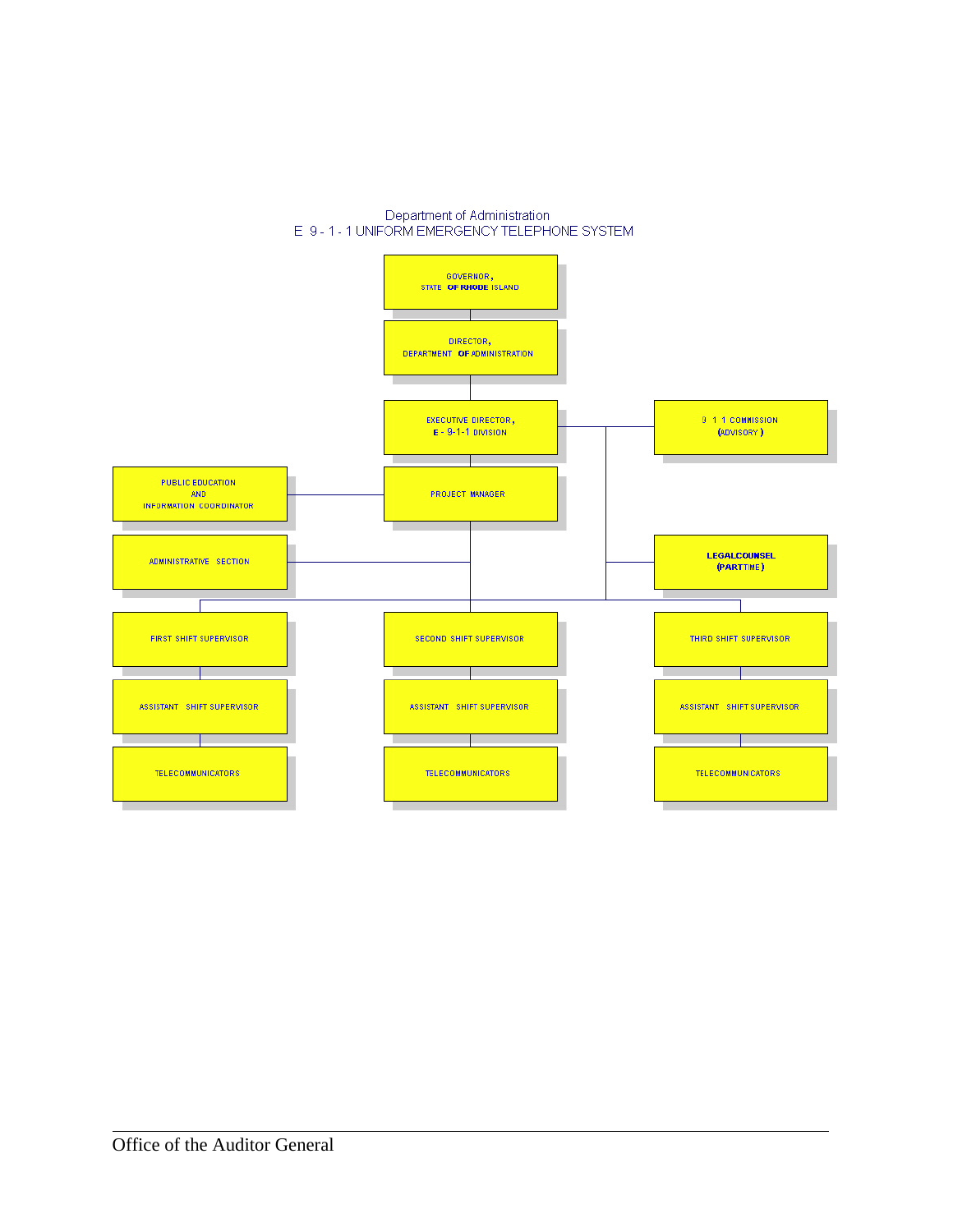# **II. FINDINGS AND RECOMMENDATIONS**

## **VERIFICATION OF SURCHARGE REVENUE**

Each telephone common carrier and telecommunication service provider collects a monthly surcharge from each subscriber and remits the revenue to the State. Total revenue from this surcharge will approximate \$5.1 million in fiscal 2001. State law requires the collection agent to place these surcharge revenues into a special account and remit the total funds collected on a periodic basis to the State. The collection agent does not provide documentation with its remittance to support the amount remitted.

Recently adopted rules and regulations of the E-911 program allow the system to "audit the number of subscribers of each telephone common carrier and telecommunication services provider and their respective reseller(s) and the amount of surcharge revenue attributable to each subscriber base of such entities." The cost of such audits shall be reimbursed by the carrier or service provider audited, unless exempted by the executive director of E-911.

Given the amount of revenue currently collected and the significant growth in the use of wireless telephones, we believe this to be an appropriate time for the E-911 system to require periodic audits of telephone common carriers and telecommunication service providers conducted by independent outside auditors.

#### **RECOMMENDATION**

1. Require audits of telephone common carriers and telecommunication service providers as a means of verifying surcharge revenue.

#### *Auditee Views*

*E-911 management concurs with this recommendation.*

## **GEOGRAPHICAL INFORMATION SYSTEM**

The Federal Communications Commission has established certain time frames within which wireless carriers must upgrade their systems in two phases to provide enhanced 911 service. Phase I requires wireless carriers to have the capability to identify each caller's mobile identification number and to identify the location of the tower sector which received the cellular transmission. These features are currently provided to wireless subscribers in Rhode Island by 5 of 6 carriers.

Phase II requires the wireless carriers to provide the *location* of the caller to the 911 agency within certain distance and accuracy parameters using Geographical Information System (GIS) layered upon base maps. The GIS data to be developed consists of building locations by address, locations of all public gathering points, master street address and road names updating, and the capture of building access points, fire hydrants, and digital images of buildings.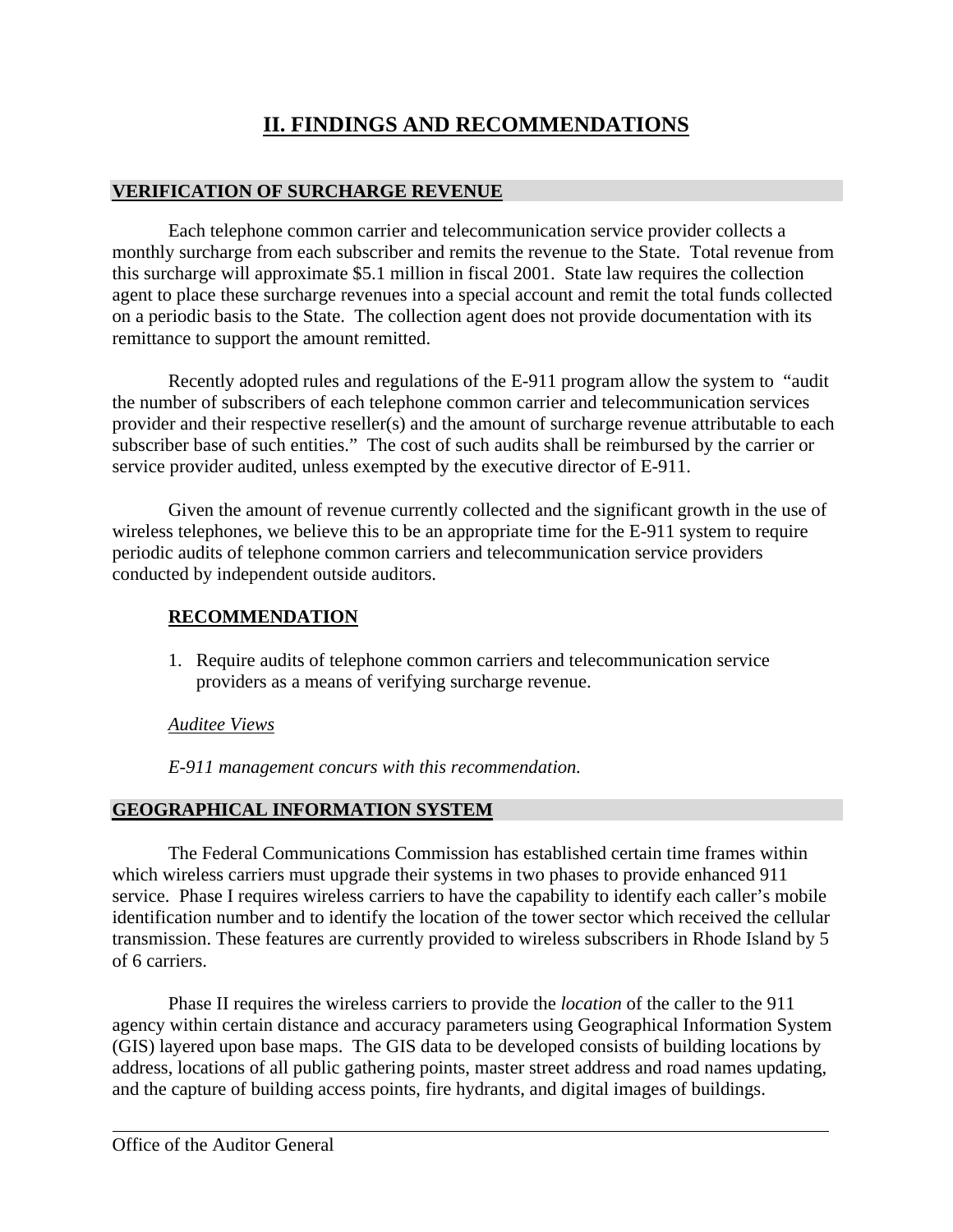The estimated cost to implement Phase II in Rhode Island is approximately \$4 million. The agency plans to request State appropriations of \$1.6 million in fiscal 2002, \$1.8 million in fiscal 2003 and \$600,000 in fiscal 2004 to complete the required Phase II implementation. The E-911 system has retained a contractor to capture and integrate data to support and maintain the GIS for use by E-911, at a cost of \$3,995,820. Completion of the contract is subject to the appropriation of sufficient funds by the State.

The significant growth in wireless communications and the requirements of the FCC dictate that E-911 implement Phase II as scheduled. The current surcharge of \$.47 generates revenues of approximately \$5.1 million. These funds are deposited into the State's general fund. Operations of the E-911 system are funded by an annual appropriation; in fiscal 2001, that appropriation was approximately \$3.2 million. We believe that the E-911 system should seek additional appropriations from the excess funds generated by the monthly surcharge on a shortterm basis to complete the required Phase II implementation.

## **RECOMMENDATION**

2. Seek additional appropriations on a short-term basis from the excess funds generated by the monthly surcharge to complete the required Phase II implementation.

## *Auditee Views*

*E-911 management concurs with this recommendation.*

## **ALTERNATE PUBLIC SAFETY ANSWERING POINT**

The E-911 system's primary public safety answering point (PSAP) is located in North Providence. In the event of a forced evacuation of this primary PSAP, alternate answering points have been established at State Police headquarters and at the primary service carrier in Providence. During the course of our audit, we visited both of these locations. We found that the equipment located at State Police headquarters is antiquated and not compatible with the equipment now in use at E-911's primary site. Therefore, the location in Providence is the only alternate site that could be used in the event of a forced evacuation of the primary site. However, since this alternate location does not have the attributes of the primary PSAP, such as automatic number identification and automatic location identification, E-911 is studying the need for a redundant site, which would function as an alternate PSAP.

The E-911 system believes the ideal site would have 24-hour accessibility. Locations under consideration include the Public Utilities Commission in Warwick, the Emergency Management Agency in Cranston, the Transportation Operations Center in Providence, and the State's Data Center in Johnston. Ideally, the alternate site would have sufficient space for 10 stations and would be manned constantly by at least 2 telecommunicators. In addition, the alternate site would have sufficient space to include space for training and conferences.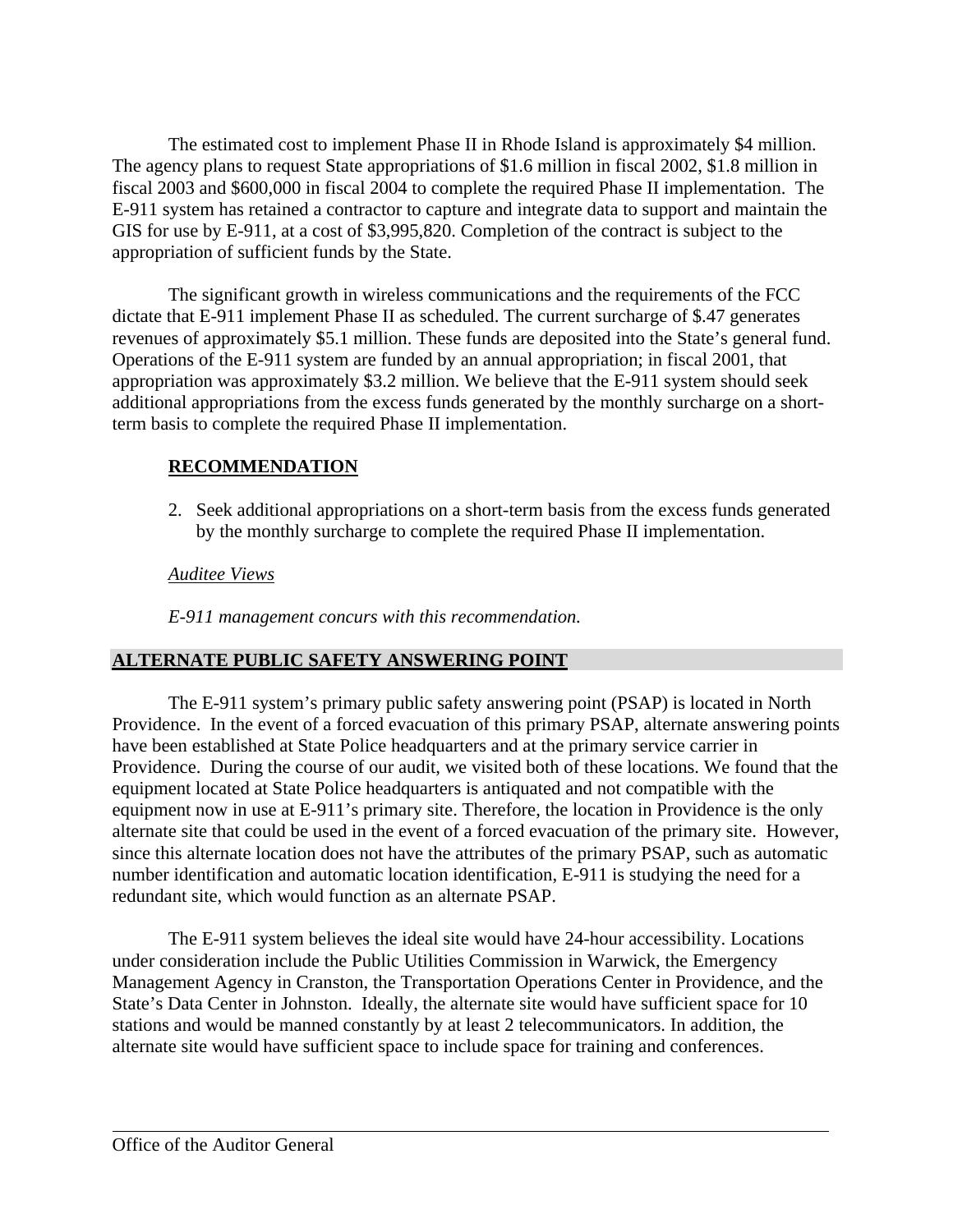The current site is utilizing all its available space. If a new site was located with sufficient room for expansion, the current site could eventually become an alternate PSAP. However, the E-911 system will have to determine the costs of extending telephone lines to an alternate site, and the costs of additional equipment and personnel.

#### **RECOMMENDATION**

3. Continue to pursue the need for an alternate public safety answering point. Develop an estimate of likely costs to be incurred in developing and operating an alternate site. Consider designating the current location as the alternate site if a new location could be developed as the primary PSAP.

*Auditee Views*

*E-911 management concurs with this recommendation.*

#### **SHIFT SCHEDULING**

The E-911 system operates three shifts daily. The first shift operates from 12 midnight to 8 a.m., the second shift from 8 a.m. to 4 p.m., and the third shift from 4 p.m. to 12 midnight. A total of 35 telecommunicators and seven supervisors are assigned among these three shifts.

We reviewed shift assignments and compared them to call volume per shift for fiscal 2000, and fiscal 2001 through May 19. We found that staff assignments do not correlate to call volume:

|       | Call   |                 |            |
|-------|--------|-----------------|------------|
| Shift | Volume | <b>Staffing</b> | Difference |
|       | 16%    | 29%             | $-13%$     |
| 2.    | 37%    | 31%             | 6%         |
| 3     | 47%    | 40%             | 7%         |

E-911 management informed us that the type of calls received on each shift also influences shift scheduling. The first shift receives less non-emergency calls than the other two shifts. However, the total volume of calls is significantly greater on the second and third shifts than on the first. We believe that management should continue to track the relationship of call volume to staff assigned to ensure that the scheduling of telecommunicators is at optimal levels.

#### **RECOMMENDATION**

4. Continue to track the relationship of call volume to staff assigned to ensure that the scheduling of telecommunicators is at optimal levels.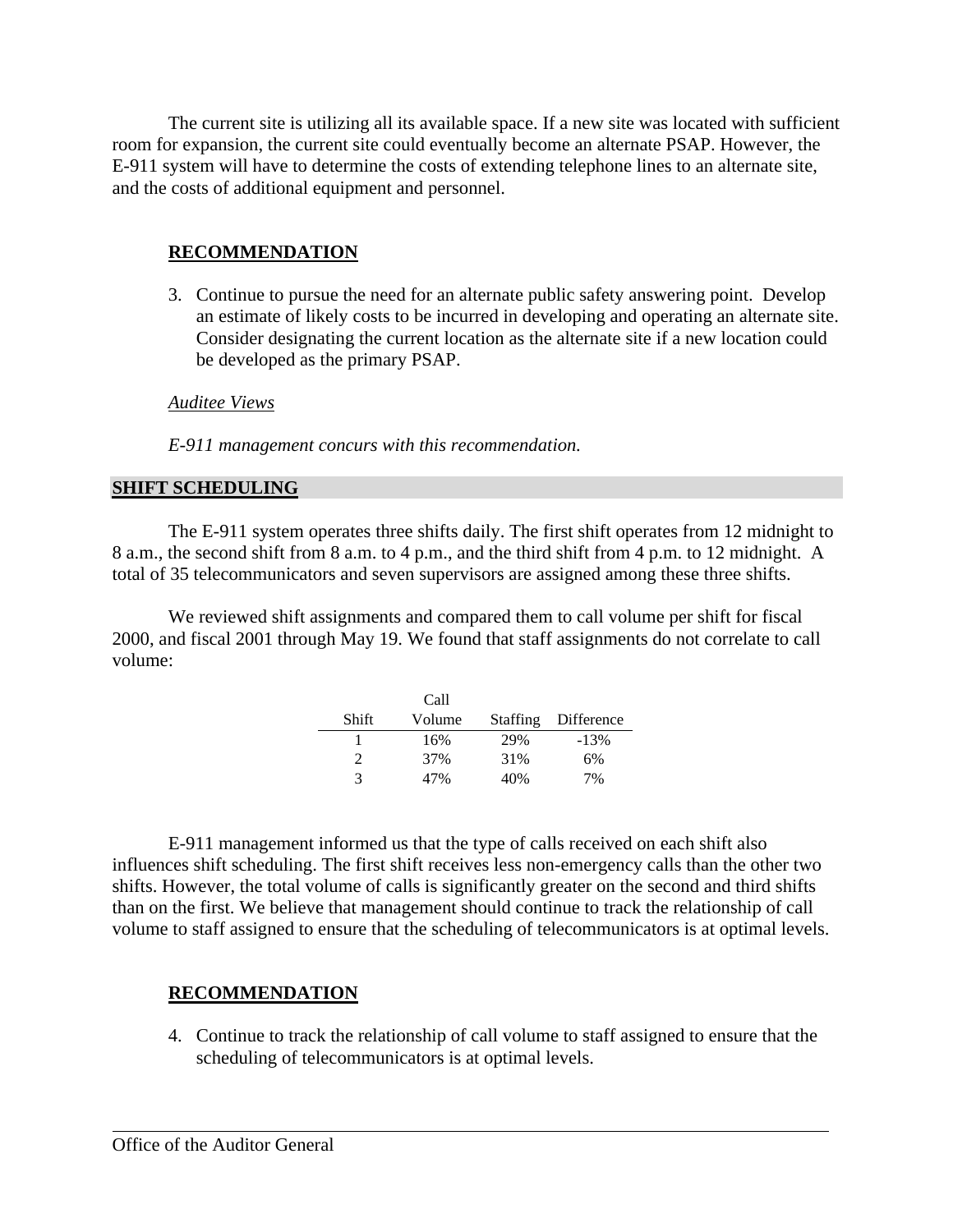#### *Auditee Views*

*E-911 management believes the current shift scheduling is satisfactory.*

#### **EXPENSE DOCUMENTATION**

The E-911 program has retained an outside consultant to perform technical, advisory, and support services concerning network configuration, standards for compliance by telecommunication service providers, hardware and software analysis and review, and other services. As part of the contract, the agency agreed to reimburse the consultant for all reasonable expenses incurred in providing the agreed services.

We reviewed the requests for reimbursement submitted by the consultant. While these expenses seemed reasonable, we noted that no receipts were submitted with the requests for reimbursement to verify the expenditures. We believe that the consultant should submit copies of receipts for review to ensure these costs are reasonable and necessary in accordance with the contract.

#### **RECOMMENDATION**

5. Require the consultant to submit copies of receipts for reimbursed expenses to ensure these costs are reasonable and necessary in accordance with the contract.

#### *Auditee Views*

*E-911 management has implemented this recommendation.*

#### **CRIMINAL BACKGROUND CHECKS**

E-911 personnel have access to confidential and personal information regarding caller's names and addresses and individual situations. Employees agree to submit to criminal background checks when first hired by the agency.

We reviewed the telecommunicators personnel files to determine whether these background checks are being performed. We found that only 45% of the personnel files contained evidence of a criminal background check. Management informed us that some background checks may have been omitted when the agency was formed in 1988 because of the time constraints in getting the program underway.

#### **RECOMMENDATION**

6. Require criminal background checks on all applicants for employment. Submit the names of all current employees whose personnel files do not indicate a background check was performed previously.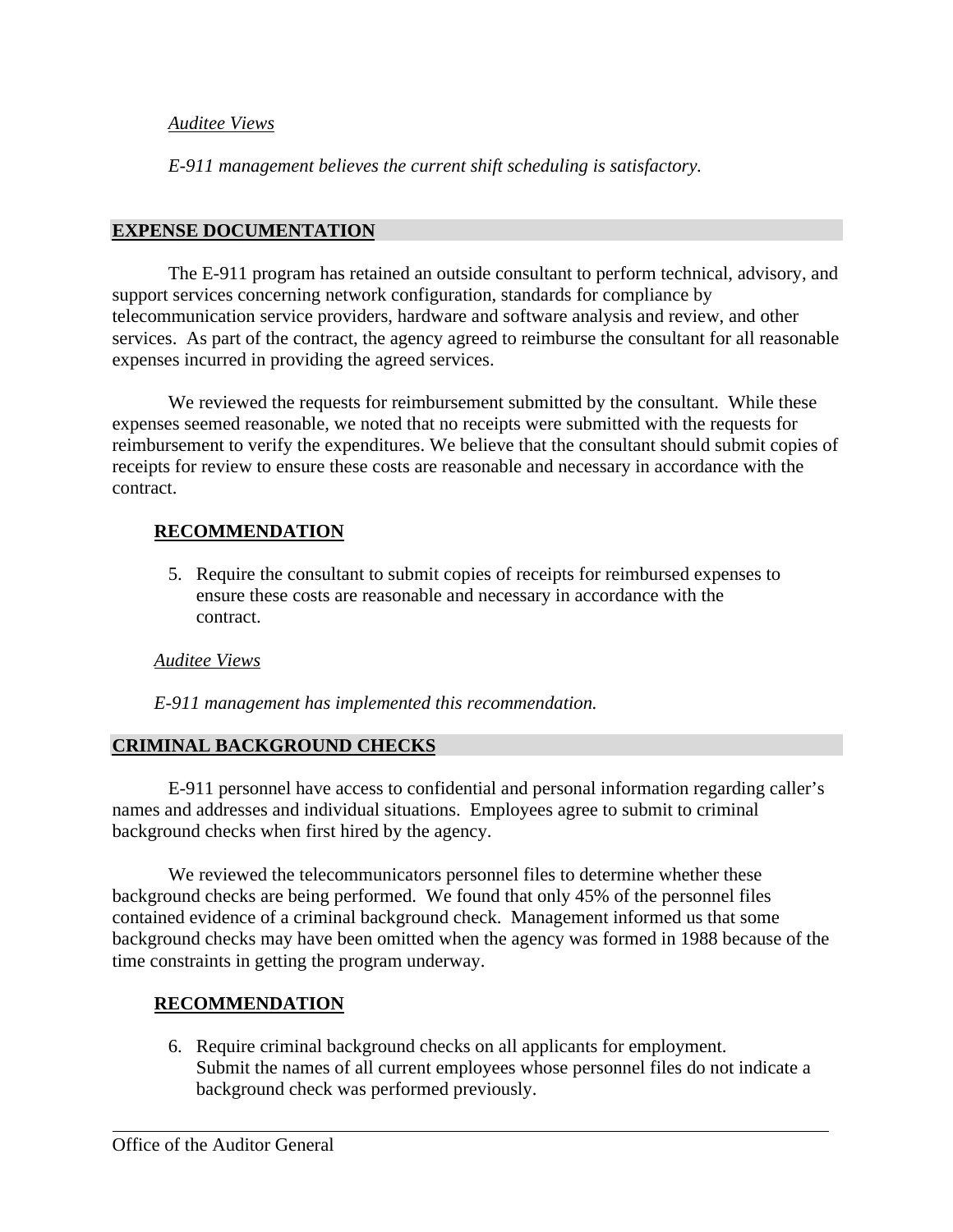#### *Auditee Views*

*E-911 management concurs with this recommendation.*

#### **PERFORMANCE EVALUATIONS**

E-911 conducts performance evaluations on employees before their six-month probationary period ends. However, no performance evaluations are conducted following this initial probationary period.

We believe performance evaluations should be performed annually to ensure employees are following established procedures, to recognize instances when performance has exceeded expectations, and to advise employees of performance areas requiring improvement.

#### **RECOMMENDATION**

7. Conduct performance evaluations annually for all employees.

#### *Auditee Views*

*E-911 management concurs with this recommendation.*

#### **PAYROLL DOCUMENTS**

We reviewed personnel files maintained at the Division of Personnel for E-911 employees to ensure that each contained an accurate personnel action (CS-3) form. This form includes information regarding the employee's job position and earnings.

We found three instances in which the CS-3 form was not current. In each instance, the employee's earnings per the payroll were greater than the amount shown on the CS-3. We verified the payroll earnings to the personnel system; no exceptions were noted. A new CS-3 form should be generated for each of these employees and placed in their personnel file.

These forms are not maintained at E-911 headquarters, although other personnel information is kept on file. We believe a copy of the most current CS-3 should be placed in the appropriate personnel files at E-911 headquarters and compared to payroll forms to ensure accuracy and resolve any differences.